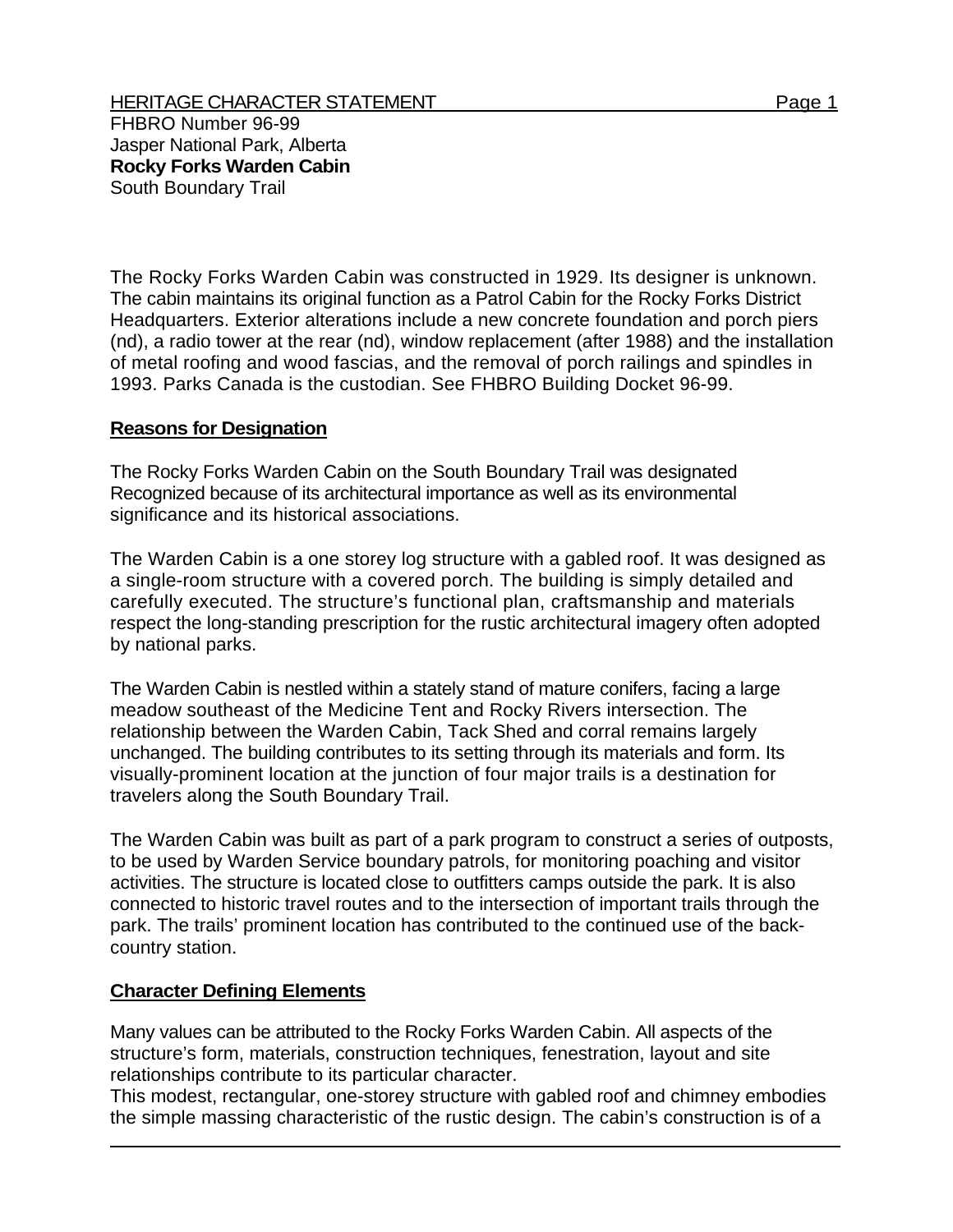## HERITAGE CHARACTER STATEMENT FRIEL AND THE Page 2

FHBRO Number 96-99 Jasper National Park, Alberta **Rocky Forks Warden Cabin**  South Boundary Trail

high quality. The structure's walls are constructed with peeled spruce logs, horizontally laid and saddle notched at the corners. The logs are evenly extended at the corner joints, except at the entrance gable where they are extended and supported by log posts to create a large, sheltered porch area. This feature, in addition to the generous roof overhangs, contributes to the building's rustic appearance.

The fascia boards over the exposed log rafter tails, the simple half-log door and window trim, and the peeled logs contribute to the simple, rustic character which should be preserved by repairing in kind and by ensuring maximum retention of original material.

The composition of the roof brackets, the queen posts, the collar tie, and the centrally positioned door, symmetrically flanked by two small windows, adds emphasis to the entrance and should not be altered. The cross-braced porch railings, which were a distinctive feature of the rustic design, should be reinstated. The addition of fascias hides the exposed log ends, which were a feature of the eaves. They should be removed whenever operationally appropriate.

The horizontal wood sash and rectangular windows are centered on the facades. The windows contribute to the interior light quality. One unit has larger glazing with oneover-one mullions, which simplifies and modernizes the windows' expression. This contrasts with the three-over-two mullion patterns of the other windows. The intricate three-over-two pattern is an important characteristic of the building, and any future replacements should follow a design similar to the original units. All windows have sidehinged vertical plank shutters which add to the rustic quality of the design. The wood screen door and vertical wood plank entrance door also present rustic features.

The current colour scheme of brown logs, white chinking, white painted windows and door and green painted fascias and shutters is a simple scheme reflecting the rustic aesthetic. However, the materials and colours of the prominently featured roof do not correspond to the building's original design. The blue, prefinished metal roofing is a dramatic change in material and colour to the original rolled asphalt roofing. The use of colour instead of a plain metal finish undermines the functional approach behind the rustic aesthetic. Replacement roofing should be based on historical precedent for materials and colours.

The open volume of the white-painted interior, with its simple single-room plan, reflects its function. Exposed log walls and pole rafters, log through-purlins and plank roof sheathing are in keeping with the rustic character of the building. The cookstove and other such furnishings should be investigated to determine their true relationship with the use of the building. Appropriate conservation methods should be employed as